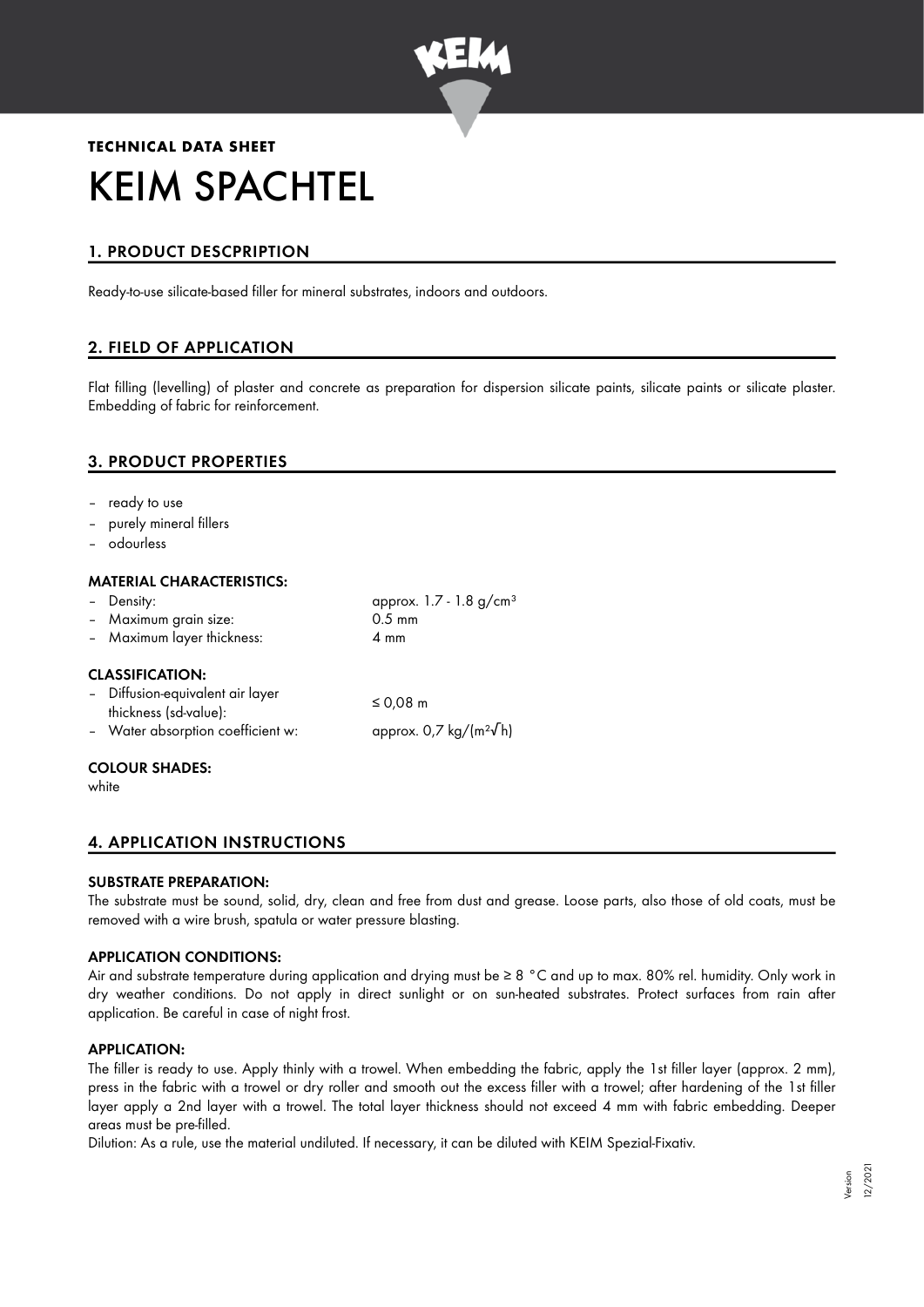#### FINISHING:

KEIM Spachtel can be recoated with KEIM Purkristalat with the addition of 50% KEIM Kristall-Felsit in the primer coat and with all ready-to-coat silicate-based paints.

#### DRYING TIME:

Can be overcoated after 24 hours at the earliest (at 23°C and 50% RH). At higher relative humidity, layer thicknesses and/ or lower temperatures, drying is delayed accordingly.

#### CONSUMPTION:

approx. 1,5 kg/m² at a layer thickness of 1 mm.

These material consumption values are guide values for smooth substrates. Exact consumption values must be determined by means of test areas.

# CLEANING OF TOOLS:

Clean immediately with water.

#### 5. PACKAGING

| <b>Container content</b> | Unit of measure | Quantity on pallet | Type of container |
|--------------------------|-----------------|--------------------|-------------------|
|                          | ĸg              | 24                 | bucket            |
|                          | кg              |                    | bucket            |

## 6. STORAGE

| max. storage time | <b>Storage conditions</b>                                                                   |
|-------------------|---------------------------------------------------------------------------------------------|
| 6 months          | cool<br>frost-free<br>keep container tightly sealed.<br>protected from heat and direct sun. |

#### 7. DISPOSAL

For disposal information refer to section 13 of the safety data sheet.

# EC WASTE CODE:

Waste code: 08 01 12

## 8. SAFETY INSTRUCTIONS

Please, refer to the Material Safety Data Sheet.

# GISCODE:

GIS code: BSW 10

# 9. GENERAL INFORMATION

Cover surfaces not to be treated, especially glass, ceramics and natural stone. Any splashes on surrounding surfaces or traffic areas must be rinsed off immediately with plenty of water. Version

Mixing with products not part of the system or other foreign additives is not permitted.